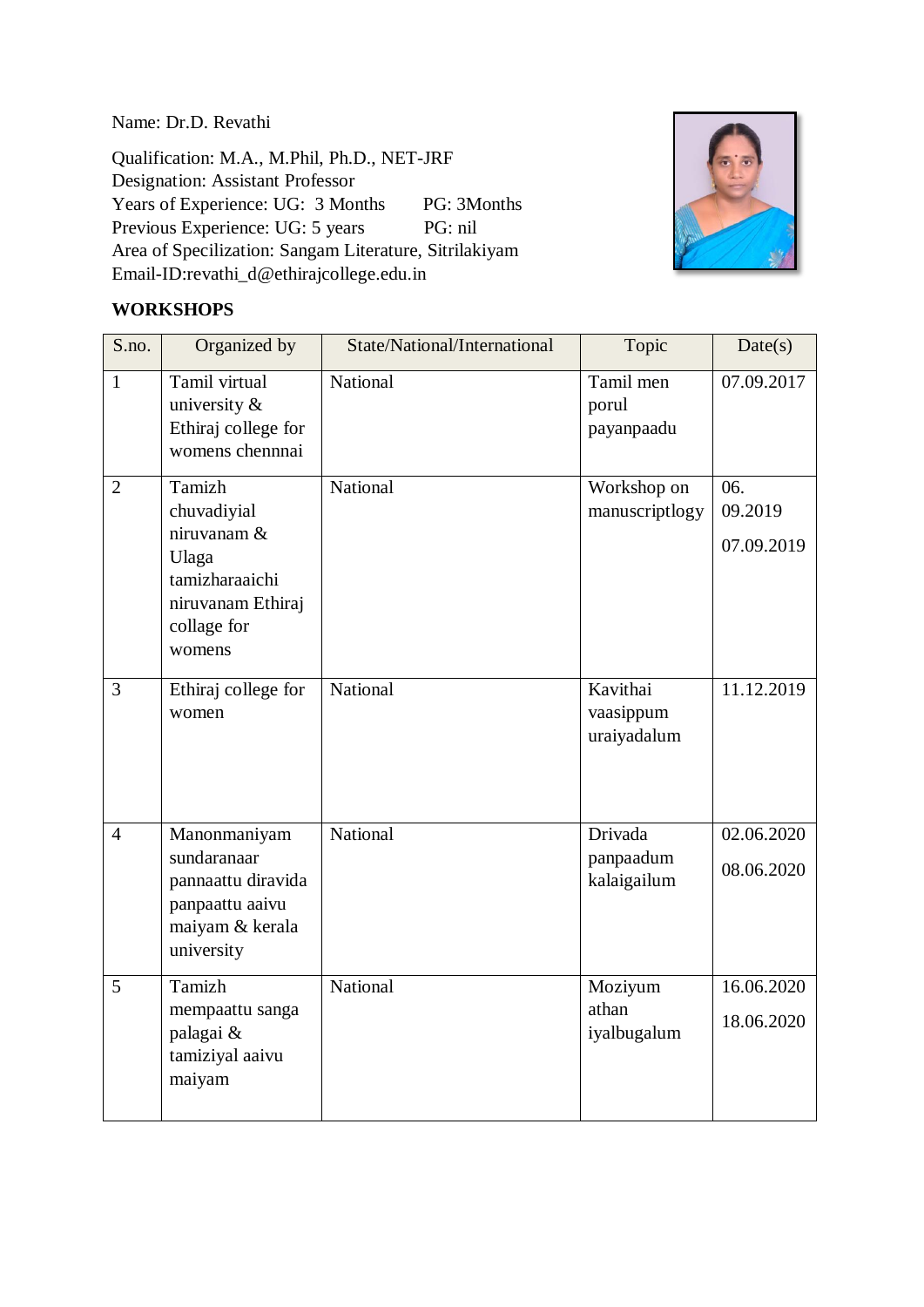| O | Srimath Sivagnana    | <b>State</b> | Tholkappiyam   | 21.05.2020 |
|---|----------------------|--------------|----------------|------------|
|   | Balaya Swamigal      |              | In $-D$ epth   | 20.06.2020 |
|   | Tamil, Arts, Science |              | <b>Stidies</b> |            |
|   | college              |              |                |            |
|   |                      |              |                |            |
|   |                      |              |                |            |

# **CONFERENCES ATTENDED / PRESENTED PAPER**

| S.no<br>$\bullet$ | Organized<br>by                 | State/National/Internati<br>onal | Participated/Presen<br>ted | Title                                           | Date(s)                          |
|-------------------|---------------------------------|----------------------------------|----------------------------|-------------------------------------------------|----------------------------------|
|                   | EthirajColle<br>ge for<br>women | International                    | Presented                  | Nila<br>amaippum<br>powtheega<br>thanmaiyu<br>m | 17.02.20<br>20<br>18.02.20<br>20 |

### **JOURNAL PUBLICATIONS**

| S.NO | <b>JOURNAL</b> | <b>UGC</b>      | ISBN / ISSN   | <b>REFERENCE</b> | <b>DATE OF</b>      |
|------|----------------|-----------------|---------------|------------------|---------------------|
|      | <b>NAME</b>    | <b>SCI/SCIE</b> | <b>NUMBER</b> |                  | <b>PUBLICATION/</b> |
|      |                | /WOS            |               |                  | <b>DOI</b>          |
|      |                |                 |               |                  |                     |
|      | Kaviya         | <b>UGC</b>      | ISSN-2277-    |                  | <b>APRIL-JUNE</b>   |
|      |                |                 | 9221          |                  | 2018                |
|      |                |                 |               |                  |                     |
| 2    | Raja           | <b>UGC</b>      | ISSN:2321-    |                  | January-March       |
|      | Publication    |                 | 984X          |                  |                     |
|      |                |                 |               |                  |                     |

## **WEBINARS [National/International]**

| S.no.          | Organized by                                              | State/National/International | Topic                                                           | Date(s)                  |
|----------------|-----------------------------------------------------------|------------------------------|-----------------------------------------------------------------|--------------------------|
| $\mathbf{1}$   | M.O.P<br>Vaishnav<br>College For<br>Women                 | <b>State</b>                 | <b>Mathematics</b><br>Embedded in tamil<br>Culture & Literature | 07.06.2020               |
| $\overline{2}$ | Thiyagarajar<br>College<br>Madurai                        | state                        | Mozipeyarppu Thiran<br>Aakkamum<br>Avasiyamum                   | 15.06.2020               |
| 3              | Womens<br>Christian<br>College,<br>masivan<br>pathippagam | National                     | Pen<br>Naavalaasiriyarglum<br>Thiruppumunai<br>Padaipukalum     | 18.06.2020<br>20.06.2020 |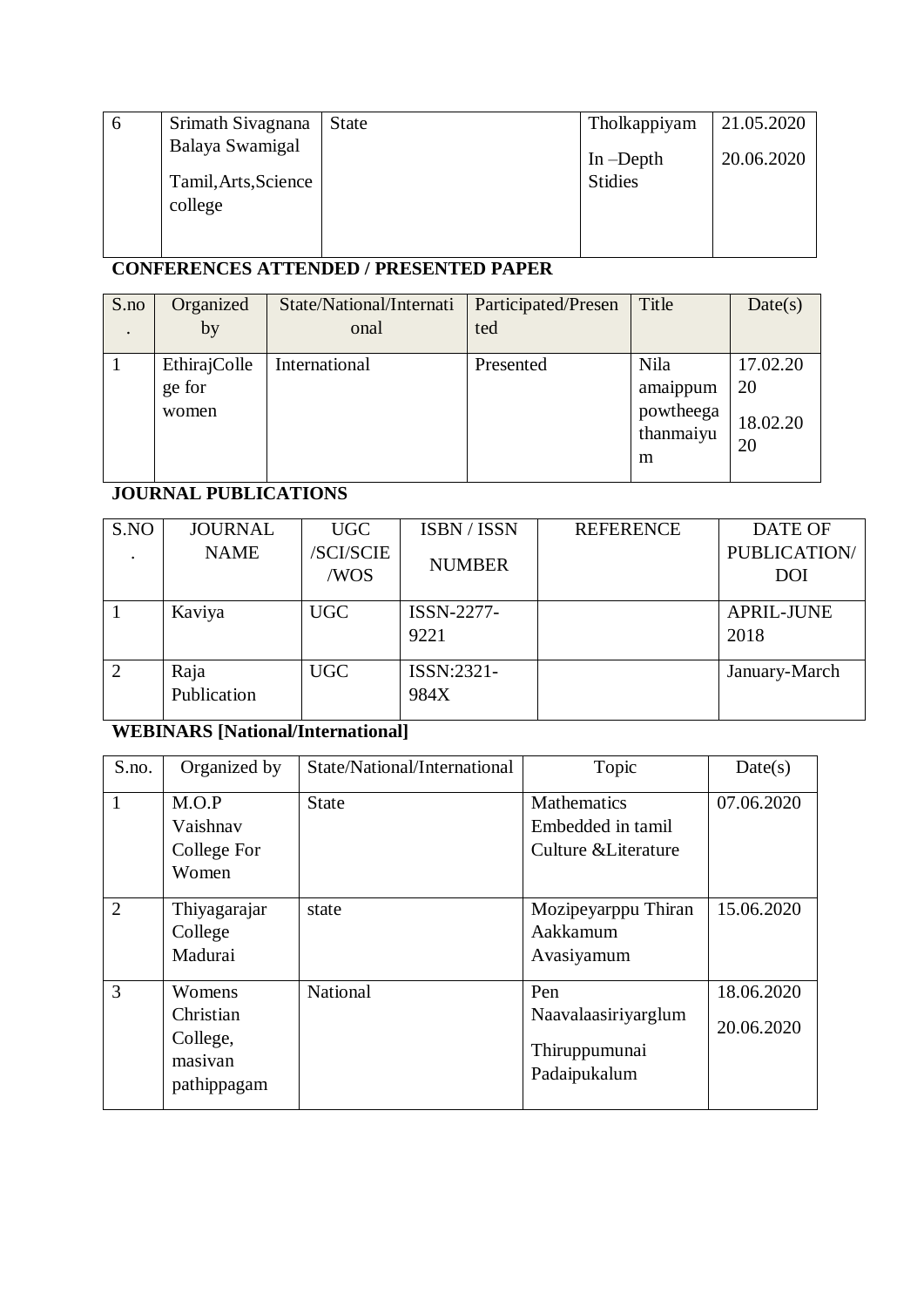#### **Activities**

| S.No.          | Date of the<br>Event             | Title of the<br>Workshop/Seminar/<br>Webinar/FDP                                                                                                                                 | Category<br>(National/Internati<br>onal/State) | Name of expert(s) invited<br>along with name of<br>Institution(s)                                                                                                                                                                                                                                                  |
|----------------|----------------------------------|----------------------------------------------------------------------------------------------------------------------------------------------------------------------------------|------------------------------------------------|--------------------------------------------------------------------------------------------------------------------------------------------------------------------------------------------------------------------------------------------------------------------------------------------------------------------|
| 1              | 07/09/2016<br>$\&$<br>08/09/2016 | Conference:<br>Language Teaching:<br>Challenges<br>encountered and<br>solutions proposed<br>(Organised jointly by<br>the Departments of<br>Tamil, Hindi,<br>Sanskrit and French) | International<br>(Multilingual<br>Conference)  |                                                                                                                                                                                                                                                                                                                    |
| $\overline{2}$ | 07/09/2017                       | Workshop: Tamizh<br>Menporutkal<br>Payanpadu (Jointly<br>with Tamil Virtual<br>Academy)                                                                                          | <b>State</b>                                   | Dr. V. Dhanalakshmi,<br><b>Assistant Director, Tamil</b><br>Virtual Academy                                                                                                                                                                                                                                        |
| 3              | 16/02/2018<br>$\&$<br>17/02/2018 | Conference: Tamizh<br>Kalai Ilakkiyangalil<br>Panbadu<br>(Jointly with<br><b>International Institute</b><br>of Tamil Studies)                                                    | International                                  | Thiru K. Pandiyarajan,<br>Minister for Tamil Official<br>Language and Tamil<br>Culture.<br>Anbazhagan, Writer,<br>Singapore<br>Chandramohan<br>Ramasamy, UNESCO<br>Awardee, Malaysia<br>T.N. Krishnamoorthy,<br>President, Andaman Tamil<br>Kalai Ilakkiya Mandram<br>K. Vijayaragavan,<br>Director, International |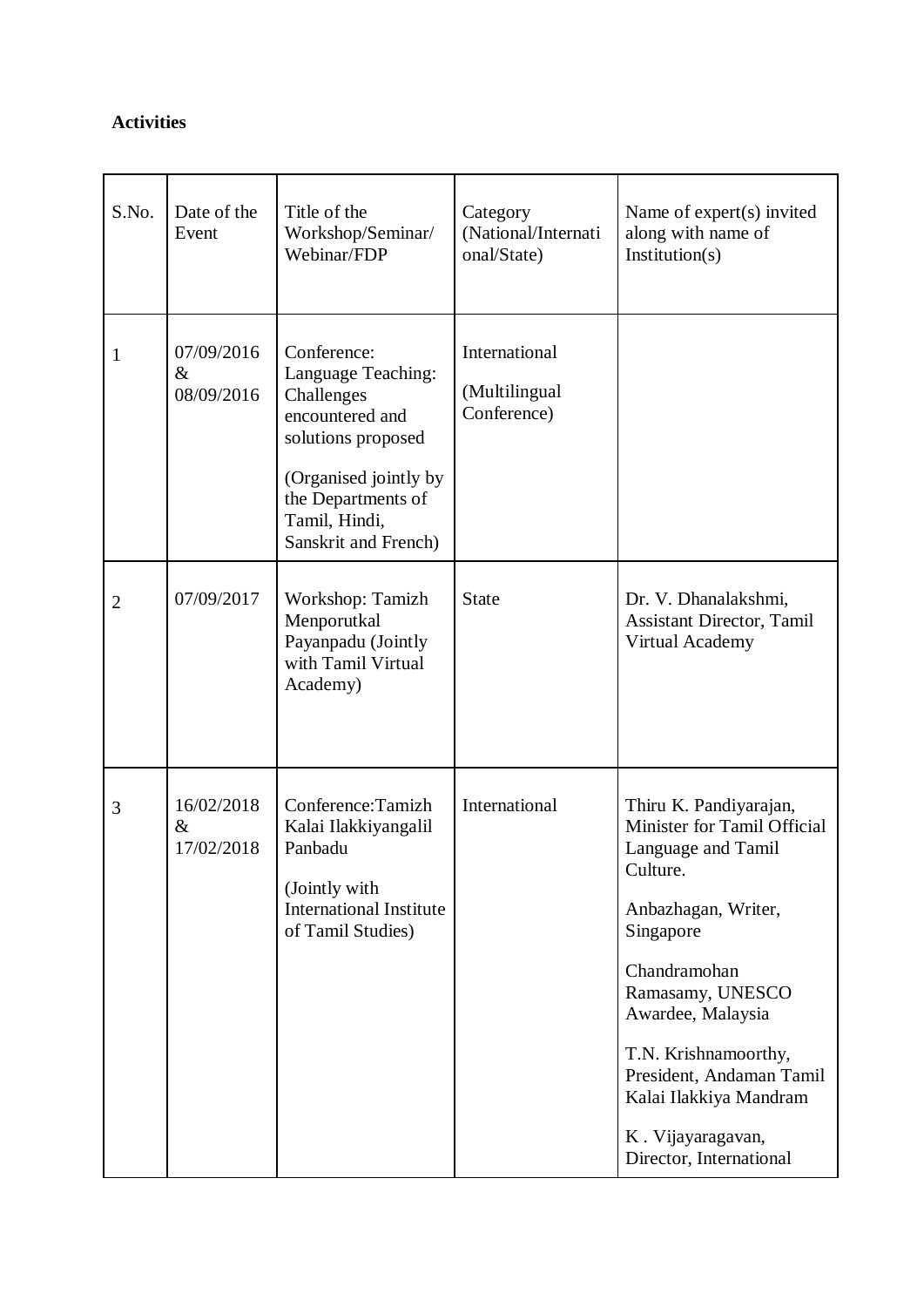|                |                                  |                                                                                   |                                                                          | <b>Institute of Tamil Studies</b>                                                                 |
|----------------|----------------------------------|-----------------------------------------------------------------------------------|--------------------------------------------------------------------------|---------------------------------------------------------------------------------------------------|
|                |                                  |                                                                                   |                                                                          | K. Chidambaram, Head In-<br>charge, Ayalnattu<br><b>Tamizhar Pulam</b>                            |
|                |                                  |                                                                                   |                                                                          | ALS Jayanthi Kannappan,<br>Ilakkiya sinthanaiyalar                                                |
|                |                                  |                                                                                   |                                                                          | Mr. Mohan Raja, Film<br>Director                                                                  |
|                |                                  |                                                                                   |                                                                          | Mr. V.G. Santhosham,<br>Founder and Director,<br>UlagaTamil Sangam                                |
| $\overline{4}$ | 04/03/2019<br>$\&$<br>05/03/2019 | Conference: Sevviyal<br>ilakkiyangalil vaniga<br>marabum tamilar<br>aramum (Trade | International (In<br>collaboration with<br>Dr. Alandur<br>K.Mohanarangam | Dr.Broadline<br>M.Arumugam, President,<br>Tamil chair, Harvard<br>University                      |
|                |                                  | culture and<br>Righteousness of the<br>Tamils in Tamil<br>Classics)               | <b>Tamil Research</b><br>Centre, Chennai)                                | Ahmed Rumaaisudeen<br>Faisi, President,<br><b>Umarupulavar Heirs Trust</b>                        |
|                |                                  |                                                                                   |                                                                          | Mrs. Saradha<br>Ravichandran, RJ,<br><b>Australian Radio</b>                                      |
|                |                                  |                                                                                   |                                                                          | Dr.G. Viswanathan, former<br>Vice Chancellor,<br>Tamilnadu Teacher<br><b>Education University</b> |
|                |                                  |                                                                                   |                                                                          | Mr. V.M.Muralidharan,<br>Former chairman, Ethiraj<br>College for Women.                           |
|                |                                  |                                                                                   |                                                                          | Dr.V.Gopal, Director,<br>Mother Teresa PG &<br>Research Department,<br>Pondicherry                |
|                |                                  |                                                                                   |                                                                          | Thiru. Gnayiru<br>Ramaswami, Poet                                                                 |
|                |                                  |                                                                                   |                                                                          | Thiru Basheer Ahamed,<br><b>Tamil United Association</b>                                          |
|                |                                  |                                                                                   |                                                                          | Ms. Latha                                                                                         |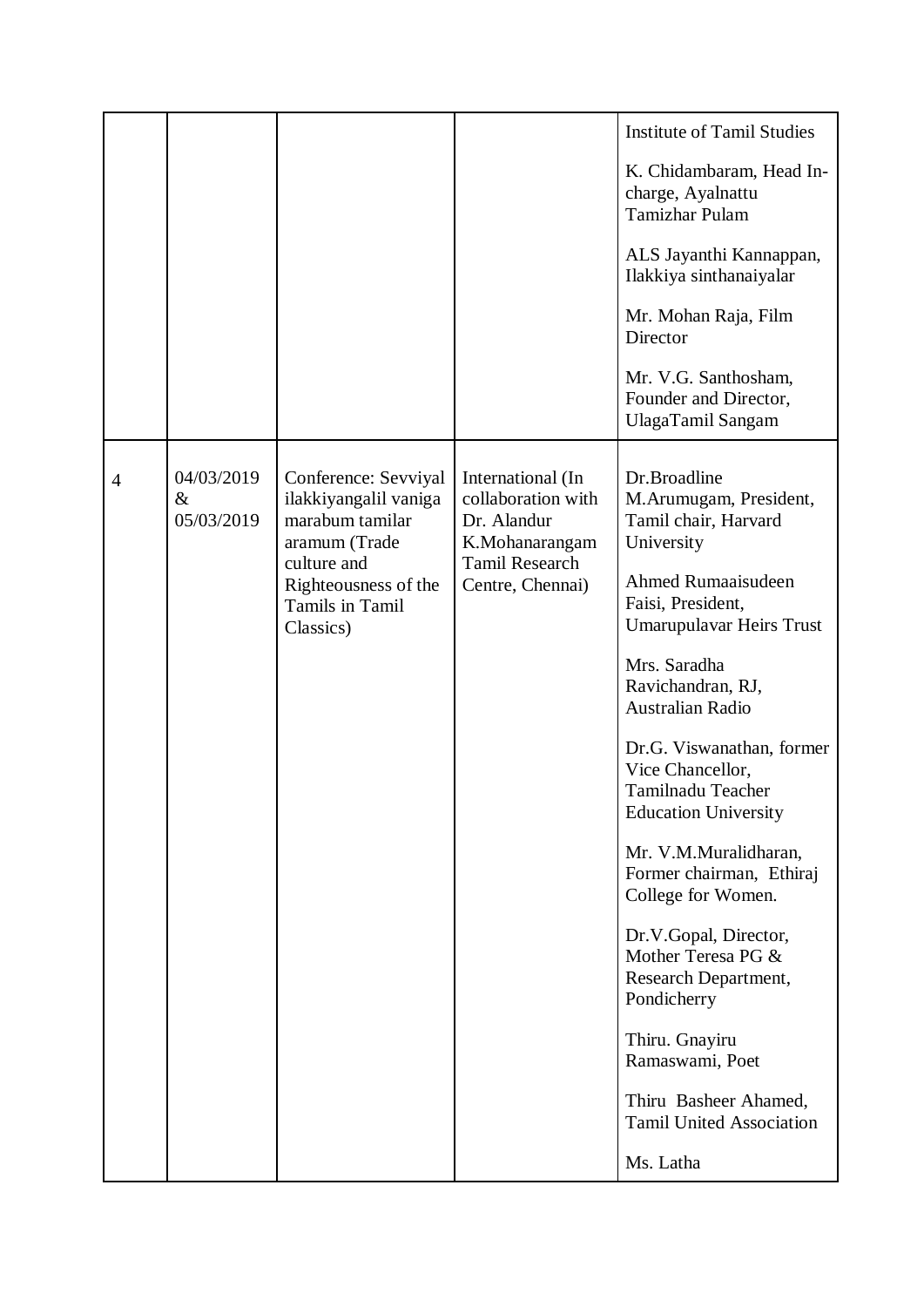|   |                                  |                                                            |              | Saravanan, Writer                                                                                                                                                                                                                                      |
|---|----------------------------------|------------------------------------------------------------|--------------|--------------------------------------------------------------------------------------------------------------------------------------------------------------------------------------------------------------------------------------------------------|
|   |                                  |                                                            |              | Mr. Inba, Writer                                                                                                                                                                                                                                       |
|   |                                  |                                                            |              |                                                                                                                                                                                                                                                        |
| 5 | 29/08/2019                       | Seminar:<br>Agaradhiyiyal<br>Vizhipunarvu<br>Karutharangam | <b>State</b> | Thiru K. Pandiyarajan,<br>Minister for Tamil Official<br>Language and Tamil<br>Culture.<br>Dr. V. Irai Anbu, IAS.,<br><b>Additional Chief</b><br>Secretary.<br>Thiru.Thanga<br>Kamarasu,<br>Director, Senthamizh<br>sorpirapiyal<br>Thiru. Sivalingam, |
|   |                                  |                                                            |              | Agaramudhali<br>Thittam, Computer Expert                                                                                                                                                                                                               |
| 6 | 06/09/2019<br>$\&$<br>07/09/2019 | Workshop:<br>Suvadiyiyal<br>(Manuscriptology)              | <b>State</b> | Er. Orisa Balu, Marine<br>Engineer, Tamil<br>Archaeologist, Chennai<br><b>Tamil Pandithar Munaivar</b><br>Mani.Maran, Thanjai<br>Saraswathi Mahal,<br>Eatagam, Thanjavur                                                                               |
|   |                                  |                                                            |              | Tmt. Jayalakshmi,<br>Kirantha teacher,<br>Thanjavur                                                                                                                                                                                                    |
|   |                                  |                                                            |              | Dr. S. Thamarai Pandiyan,<br><b>Assistant Professor,</b><br>International Institute of<br>Tamil Studies, Chennai                                                                                                                                       |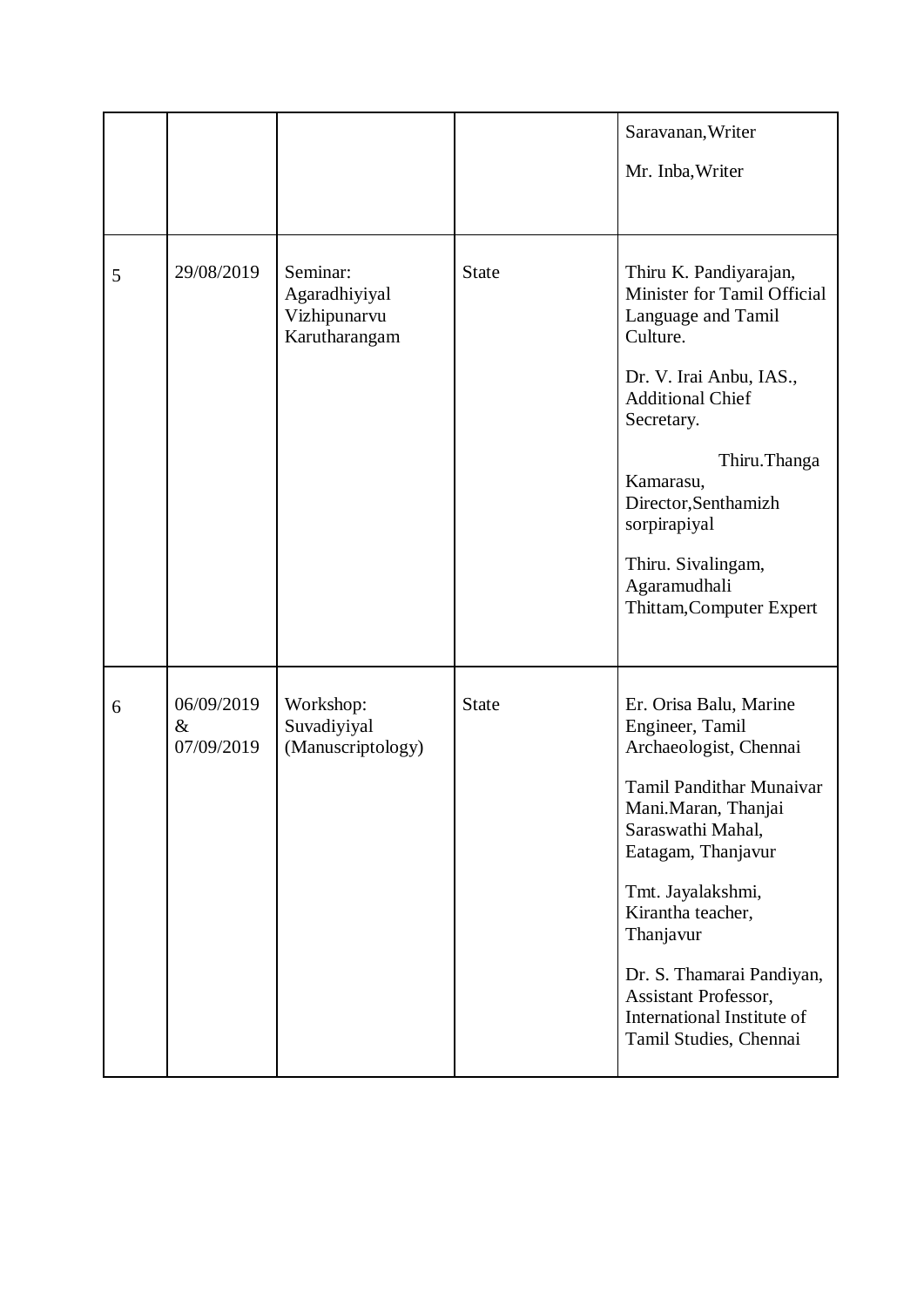| $\overline{7}$ | 11/2/2019                        | Worshop: Kavithai<br>vaasippum<br>Uraiyadalum                                                                                                                     | <b>State</b>  | Kavignar Arivumathi<br>Kavignar Jayabaskaran<br>Kavignar Tamil manavalan<br>Kavignar Elampirai<br>Kavignar A. Vennila<br>Writer Maana Bhaskar                                                                                                                                                                                                                                                                     |
|----------------|----------------------------------|-------------------------------------------------------------------------------------------------------------------------------------------------------------------|---------------|-------------------------------------------------------------------------------------------------------------------------------------------------------------------------------------------------------------------------------------------------------------------------------------------------------------------------------------------------------------------------------------------------------------------|
| 8              | 13/12/2019<br>$\&$<br>14/12/2019 | Workshop:<br>Thalaimuraikku<br>Tamil Ilakkanam<br>(Jointly with All<br><b>India Tamil Writers</b><br>Association)                                                 | <b>State</b>  | 1. Dr. Vasanthal, Retired<br>faculty, Department of<br>Tamil, Ethiraj College for<br>Women<br>2. Dr. B. Ravikumar,<br>Department of Tamil,<br>Pondicherry University<br>3. Prabhakaran, Assistant<br>Professor, Thiruthangal<br>Nadar College                                                                                                                                                                     |
| 9              | 17/02/2020<br>$\&$<br>18/02/2020 | Interdisciplinary<br>Conference:<br><b>Biosphere</b><br>Conservation -<br>Emerging Vistas in<br>Science, Economics<br>and in Tamil<br>Literature (BEST -<br>2020) | International | Cho. Dharman, Writer,<br>Sahitya Akademi<br>Awardee 2019-2020<br>Dr. Manonmani Devi<br>M.A.R. Annamalai,<br>Faculty of Language and<br>Communication, Sultan<br>Idris Education University,<br>Malaysia<br>Mrs. Amutha Arul, Sub<br>Editor, East Africa<br>Dr. E. Murugan, HOD,<br>Physical Chemistry,<br>University of Madras<br>Dr. N. Mathivanan,<br>Director, Head, CAS in<br>Botany, University of<br>Madras |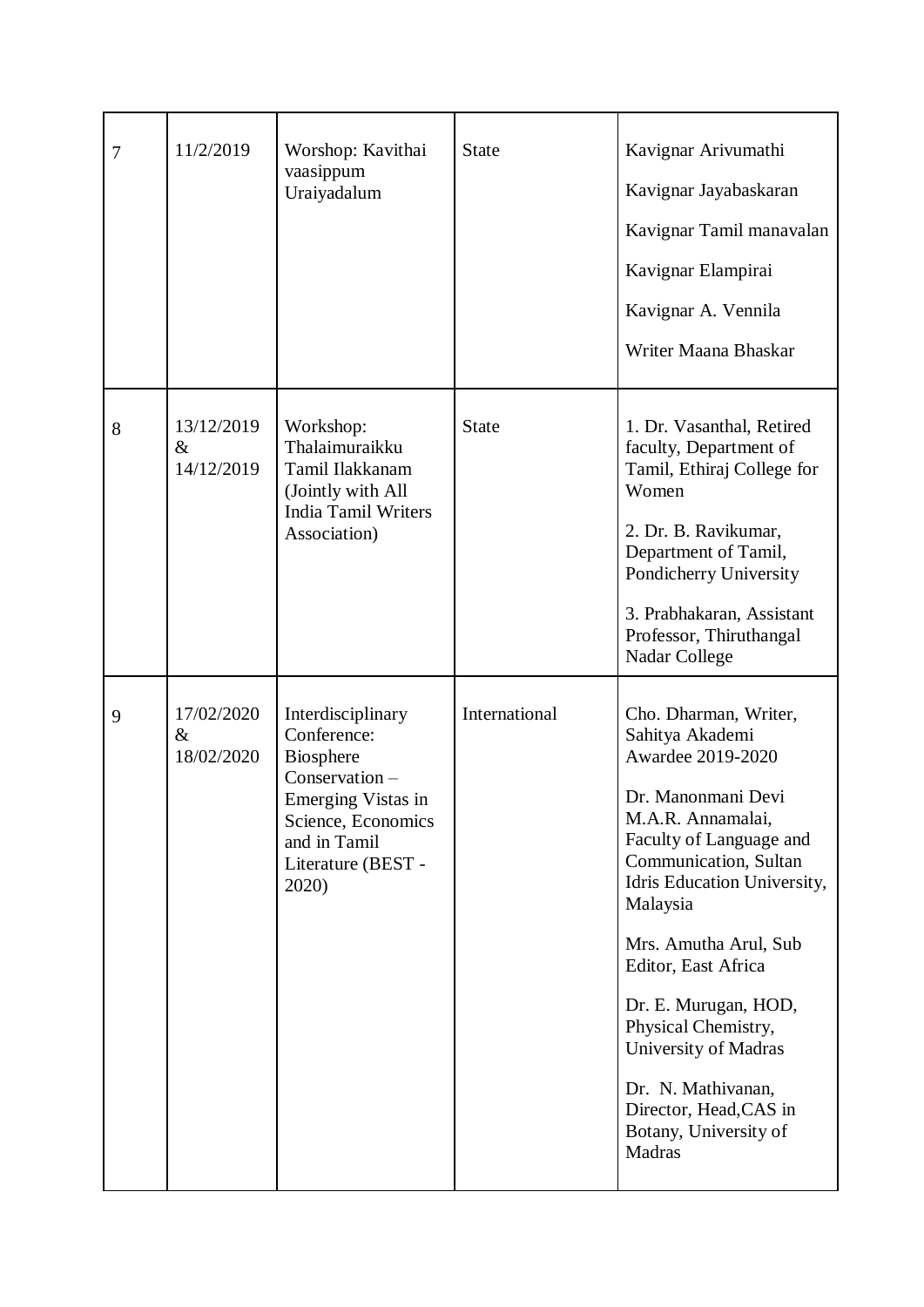|    |                                |                                                   |               | Dr. Sugato Dutt IFS, Chief<br><b>Executive Officer</b><br>Dr. C. Sreeramulu, Andhra<br>Pradesh<br>Mr. J.P.Anbaathavan,<br>Tamil Writer and poet<br>Dr.Anbusiva<br>Dr. S. Anandhi<br>Mr. J. Gandhiraj<br>Er. Orisa Balu, Marine<br>Engineer, Tamil<br>Archaeologist, Chennai<br>Mrs. Sushiela Govender,<br>First Tamil Women<br>Entrepreneur in Durban,<br>South Africa<br>Dr. Mangaiyarkarasi<br>Ravirajan, FRSB, London<br>Dr. L. Rajasekaran |
|----|--------------------------------|---------------------------------------------------|---------------|------------------------------------------------------------------------------------------------------------------------------------------------------------------------------------------------------------------------------------------------------------------------------------------------------------------------------------------------------------------------------------------------------------------------------------------------|
| 10 | 20/06/2020<br>to<br>22/06/2020 | Webinar: Inaiyamum<br>Tamizhum                    | International | 1. Dr. Nedunchezhiyan,<br>Head, Ci.Pa. Adithanar<br>Tamizhiyal<br>Aayvukkazhagam<br>2. Theni M. Subramani,<br>Editor, Muthukkamalam,<br>International Tamil e-<br>Journal<br>3. Kavignar<br>Manushyaputhiran, Editor,<br>Uyirmai Publications,<br>Chennai                                                                                                                                                                                      |
| 11 | 10/10/2020                     | Webinar: Kollai<br>Noyum Naattu<br>Maruththuvamum | International | Dr.Geethapriya                                                                                                                                                                                                                                                                                                                                                                                                                                 |